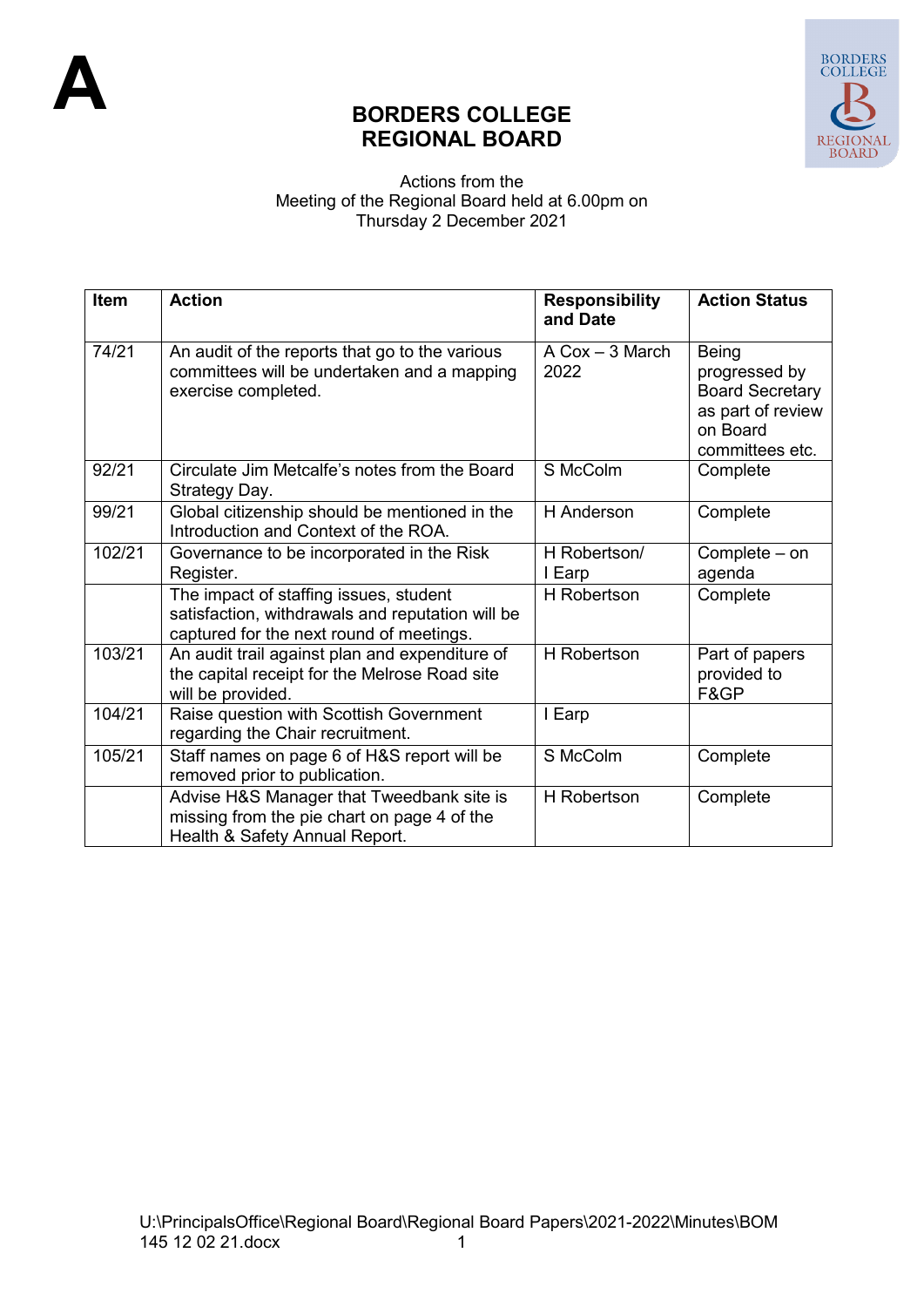

## **BORDERS COLLEGE REGIONAL BOARD**

Minutes of the Virtual Meeting of the Regional Board held on Thursday 2 December 2021 at 6.00 pm

| <b>ITEM</b>  | <b>MINUTE</b>                                                                                                         |
|--------------|-----------------------------------------------------------------------------------------------------------------------|
| Present:     | Elaine Acaster (Interim Chair)                                                                                        |
|              | Angela Cox (Principal)                                                                                                |
|              | Nuala Broderick                                                                                                       |
|              | <b>Liz Parkes</b>                                                                                                     |
|              | Jess McBeath                                                                                                          |
|              | David Johnson                                                                                                         |
|              | <b>Carol Gillie</b>                                                                                                   |
|              | <b>Paul Cathrow</b>                                                                                                   |
|              | Lynn Mirley                                                                                                           |
|              | Ann McKerracher (Support staff member)                                                                                |
|              | <b>Bryan McGrath</b>                                                                                                  |
|              | Sally Prentice (Student member)                                                                                       |
|              | Karl Davy (Student member)                                                                                            |
| Not Present: | Paul Scrimger                                                                                                         |
|              |                                                                                                                       |
| In.          | Heather Anderson Vice Principal, Curriculum & Student Services)                                                       |
| Attendance:  | Hazel Robertson Vice Principal, Finance & Corporate Services                                                          |
|              | Ingrid Earp (Board Secretary)                                                                                         |
|              | Sheila McColm (Minutes)                                                                                               |
|              |                                                                                                                       |
| 92/21        | <b>CHAIR'S OPENING REMARKS</b>                                                                                        |
|              | The Chair welcomed everyone to the meeting and thanked them for delaying the                                          |
|              | start time to allow her travel time following Graduation. She reported that the<br>ceremony was extremely successful. |
|              |                                                                                                                       |
|              | Karl Davy, the new student member was introduced and welcomed.                                                        |
|              | Jim Metcalfe's notes of the Board Strategy day on 11 November will be<br>circulated.                                  |
|              | <b>ACTION: SMc</b>                                                                                                    |
| 93/21        | <b>APOLOGIES FOR ABSENCE</b>                                                                                          |
|              |                                                                                                                       |
|              | There were no apologies for absence. Retrospective apologies were received                                            |
|              | from Dave Black due to connectivity issues.                                                                           |
|              |                                                                                                                       |
| 94/21        | <b>MINUTES OF REGIONAL BOARD MEETING HELD ON 21 OCTOBER 2021</b>                                                      |
|              | (Paper A)                                                                                                             |
|              |                                                                                                                       |
|              | The minutes of the meeting held on 21 October 2021 were agreed as a true and                                          |
|              | accurate record of the meeting.                                                                                       |
|              |                                                                                                                       |
| 95/21        | <b>MATTERS ARISING</b>                                                                                                |
|              |                                                                                                                       |
|              | There were no matters arising.                                                                                        |
|              |                                                                                                                       |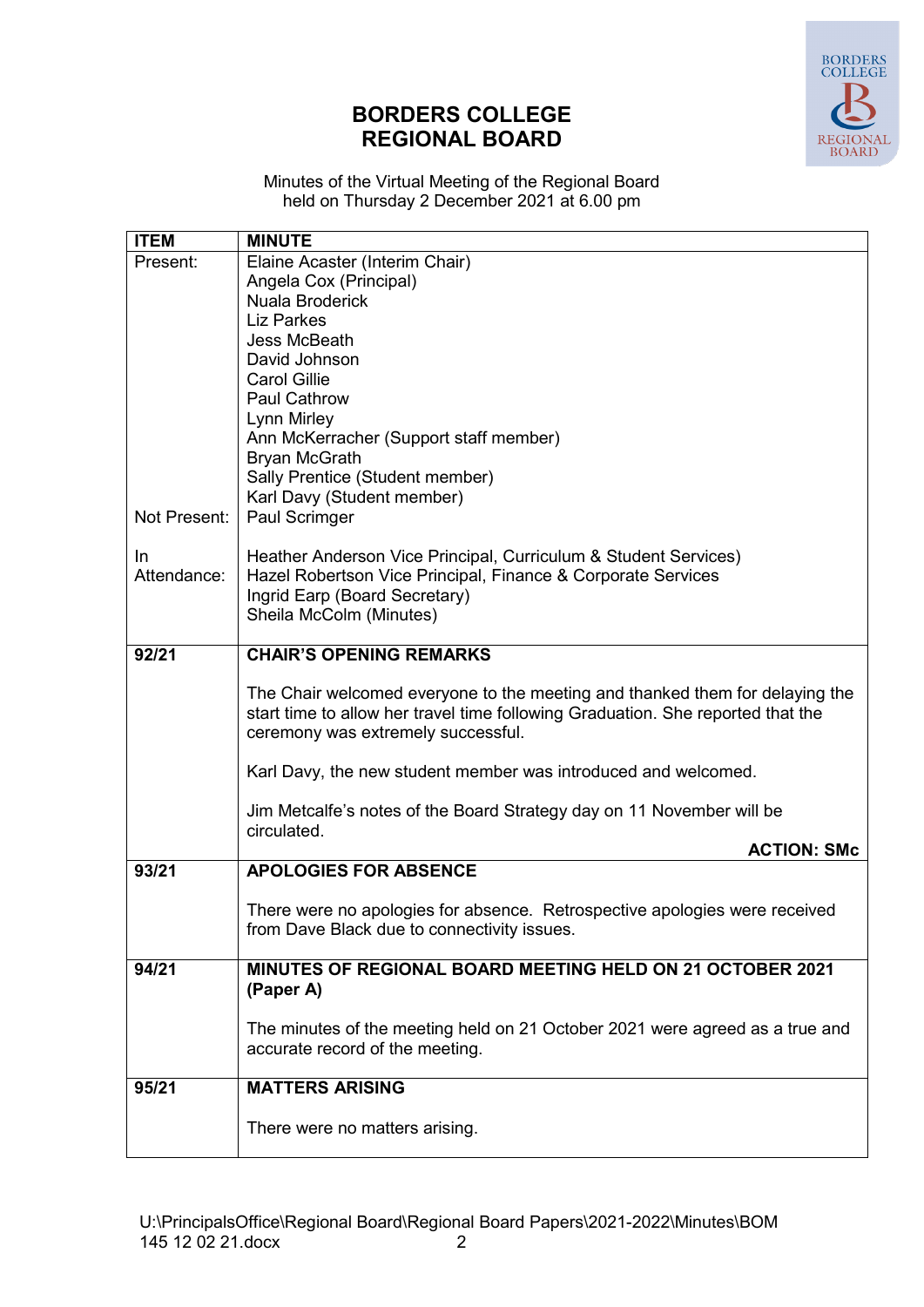| 96/21 | DECLARATION OF ANY CONFLICT OF INTEREST/REGISTER OF<br><b>INTERESTS UPDATE</b>                                                                                                                                                                                                                                                                                                                                                                                                               |
|-------|----------------------------------------------------------------------------------------------------------------------------------------------------------------------------------------------------------------------------------------------------------------------------------------------------------------------------------------------------------------------------------------------------------------------------------------------------------------------------------------------|
|       | There were no declarations of any conflict of interest.                                                                                                                                                                                                                                                                                                                                                                                                                                      |
| 97/31 | <b>BORDERS COLLEGE ANNUAL ACCOUNTS (Paper B)</b>                                                                                                                                                                                                                                                                                                                                                                                                                                             |
|       | The VP Finance & Corporate Services presented the Annual Accounts 2020-21<br>for approval and highlighted the key areas.                                                                                                                                                                                                                                                                                                                                                                     |
|       | The Annual Accounts have been through the scrutiny process with the Finance &<br>General Purposes and Audit committees with no changes identified. The<br>document has been redesigned to align more closely to the Strategic Ambition.<br>A structured table has been added in response to official guidance on annual<br>reports. A proposal to make the process more engaging for next year will be<br>presented to the Board in due course.                                              |
|       | The Chair thanked the Leadership and Finance teams for the great result given<br>the difficulties of the previous year.                                                                                                                                                                                                                                                                                                                                                                      |
|       | The Annual Accounts 2021-21 were approved and will be digitally signed by the<br>Principal and Chair prior to submission.                                                                                                                                                                                                                                                                                                                                                                    |
| 98/21 | <b>AUDIT LETTER OF REPRESENTATION (Paper C)</b>                                                                                                                                                                                                                                                                                                                                                                                                                                              |
|       | The VP Finance & Corporate Services explained that the Letter of<br>Representation is a standard letter to defray risk from the College's external<br>auditors in relation to annual accounts. The Board is required to indicate an<br>understanding of the way in which the accounts have been prepared and that<br>assumptions are appropriate.                                                                                                                                            |
|       | The Board approved the Letter of Representation. The letter will now be digitally<br>signed by the Principal on behalf of the Board and issued to the external<br>auditors.                                                                                                                                                                                                                                                                                                                  |
| 99/21 | <b>REGIONAL OUTCOME AGREEMENT - DRAFT 1 (Paper D)</b>                                                                                                                                                                                                                                                                                                                                                                                                                                        |
|       | The VP Curriculum & Student Services presented the first draft of the Regional<br>Outcome Agreement 2021-22, Self-evaluation 2020-21 and Enhancement Plan<br>2021-22.                                                                                                                                                                                                                                                                                                                        |
|       | The Outcome Agreement is prepared for SFC to report on the purpose and<br>direction of the College over the coming year and to indicate use of allocated<br>funding. The document has been discussed at various committees and a large<br>number of staff have contributed. There are links to both SFC and College<br>measures within the document. It gives an indication on the breadth of work<br>being undertaken by the College and its alignment to the Strategic Ambition.           |
|       | Under normal circumstances the Outcome Agreement would be completed for<br>sign off in June as a condition of funding. This year, funding has already been<br>allocated and SFC has retrospectively requested an Outcome Agreement to<br>indicate use of the funding. This is to be submitted by end November together<br>with the Self-evaluation and Enhancement Plan. These documents would<br>normally be considered by the Curriculum & Quality Committee before going to<br>the Board. |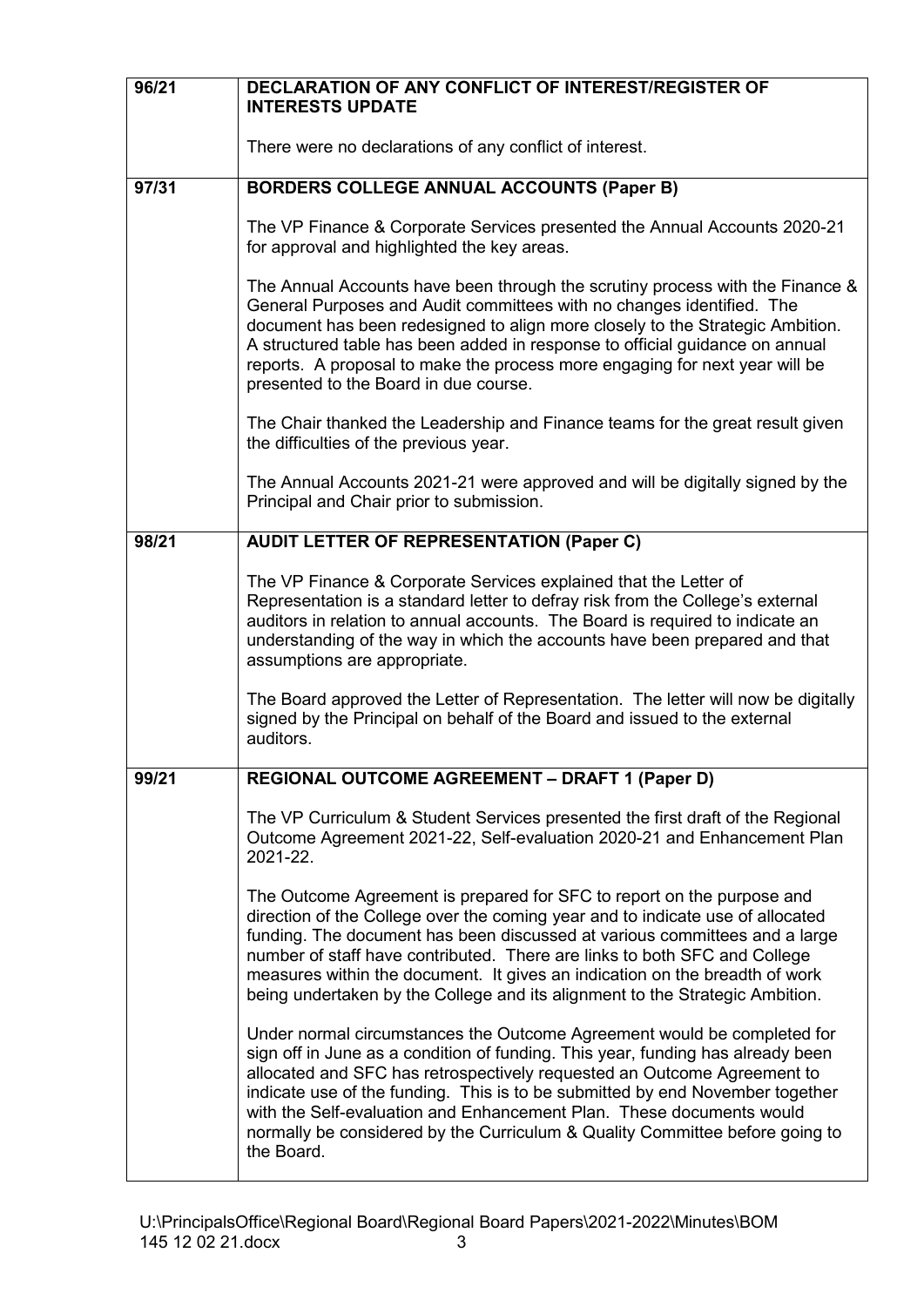|        | The following points were noted during discussion:                                                                                                                                                                                                                                                                                                                                                                                                                                                                                                                                                                                                                                                                                                                                                                                                                                                                                  |
|--------|-------------------------------------------------------------------------------------------------------------------------------------------------------------------------------------------------------------------------------------------------------------------------------------------------------------------------------------------------------------------------------------------------------------------------------------------------------------------------------------------------------------------------------------------------------------------------------------------------------------------------------------------------------------------------------------------------------------------------------------------------------------------------------------------------------------------------------------------------------------------------------------------------------------------------------------|
|        | Global citizenship should be mentioned in the Introduction and Context.<br><b>ACTION: HA</b>                                                                                                                                                                                                                                                                                                                                                                                                                                                                                                                                                                                                                                                                                                                                                                                                                                        |
|        | Equalities data has been declining and the College acknowledges that<br>$\bullet$<br>improvement is required.                                                                                                                                                                                                                                                                                                                                                                                                                                                                                                                                                                                                                                                                                                                                                                                                                       |
|        | The Expectations column was completed by a considerable number of<br>$\bullet$<br>individuals which explains the inconsistent terminology.                                                                                                                                                                                                                                                                                                                                                                                                                                                                                                                                                                                                                                                                                                                                                                                          |
|        | The standards within the Enhancement Plan have been set by the College as<br>$\bullet$<br>it strives for improvement. There will be no retribution if they are not                                                                                                                                                                                                                                                                                                                                                                                                                                                                                                                                                                                                                                                                                                                                                                  |
|        | achieved, e.g. it may not be possible for staff to undertake industrial                                                                                                                                                                                                                                                                                                                                                                                                                                                                                                                                                                                                                                                                                                                                                                                                                                                             |
|        | placements in the current conditions and this may need to be revisited.<br>There are currently no consequences in the sector of having poor student<br>$\bullet$                                                                                                                                                                                                                                                                                                                                                                                                                                                                                                                                                                                                                                                                                                                                                                    |
|        | experience scores. The challenges relating to the new variant of COVID will<br>pass and not all areas of the College have staff shortages. The important                                                                                                                                                                                                                                                                                                                                                                                                                                                                                                                                                                                                                                                                                                                                                                            |
|        | part of the process is the discussion the College has with SFC so they<br>understand the reasons if something cannot be achieved.                                                                                                                                                                                                                                                                                                                                                                                                                                                                                                                                                                                                                                                                                                                                                                                                   |
|        | The separate local priority KPIs will align to this document.<br>$\bullet$                                                                                                                                                                                                                                                                                                                                                                                                                                                                                                                                                                                                                                                                                                                                                                                                                                                          |
|        | The Board approved the Regional Outcome Agreement and supporting<br>documentation.                                                                                                                                                                                                                                                                                                                                                                                                                                                                                                                                                                                                                                                                                                                                                                                                                                                  |
| 100/21 | <b>PRINCIPAL'S REPORT (Paper E)</b>                                                                                                                                                                                                                                                                                                                                                                                                                                                                                                                                                                                                                                                                                                                                                                                                                                                                                                 |
|        | The Principal presented the report which was assumed as read by Board                                                                                                                                                                                                                                                                                                                                                                                                                                                                                                                                                                                                                                                                                                                                                                                                                                                               |
|        | members. The following points were highlighted:                                                                                                                                                                                                                                                                                                                                                                                                                                                                                                                                                                                                                                                                                                                                                                                                                                                                                     |
|        | There is concern around retention given the higher than normal level of early<br>$\bullet$<br>withdrawals from FE full-time and part-time schools programmes. This could<br>be a culmination of the impact of COVID and decisions that were made to get<br>through the academic year and not enough focus on interviews. There are<br>further early withdrawals to be recorded and the situation is being constantly<br>monitored by the MIS team. Confirmation is awaited from SFC that these<br>credits can be moved to other activity.<br>Student satisfaction is considerably below the initial target of 94% which was<br>based on the annual end of year survey. Current data is being collected<br>through monthly pulse surveys which is providing a higher response rate. The<br>Quality team consider the 94% target to be unrealistic when using this<br>approach and it is proposed to lower the target to 80% in year. |
|        | The report of the recent Education Scotland review will be presented at the<br>$\bullet$<br>Board meeting in March. The report is outstanding.<br>The dispute with UNISON is ongoing despite the staff members affected by<br>$\bullet$                                                                                                                                                                                                                                                                                                                                                                                                                                                                                                                                                                                                                                                                                             |
|        | the recent staff reduction being happy with the outcome. There will be no<br>impact on students.                                                                                                                                                                                                                                                                                                                                                                                                                                                                                                                                                                                                                                                                                                                                                                                                                                    |
|        | There is no update on national bargaining pay negotiations.<br>$\bullet$                                                                                                                                                                                                                                                                                                                                                                                                                                                                                                                                                                                                                                                                                                                                                                                                                                                            |
|        | Following discussion it was agreed that the end of year student satisfaction<br>should remain at 94% but monthly targets can be lowered to 80%. It was noted<br>that the monthly survey asks questions relevant to the time of year and it is not<br>surprising that results are lower. The results will inform in-year improvements.                                                                                                                                                                                                                                                                                                                                                                                                                                                                                                                                                                                               |
|        | In relation to staffing, the Principal reported that the new VP student experience<br>post will be advertised before the Christmas break. Interim posts are in place to<br>cover the CLM vacancies in Rural Industries and Sport and mitigations are in<br>place for a long term sickness absence.                                                                                                                                                                                                                                                                                                                                                                                                                                                                                                                                                                                                                                  |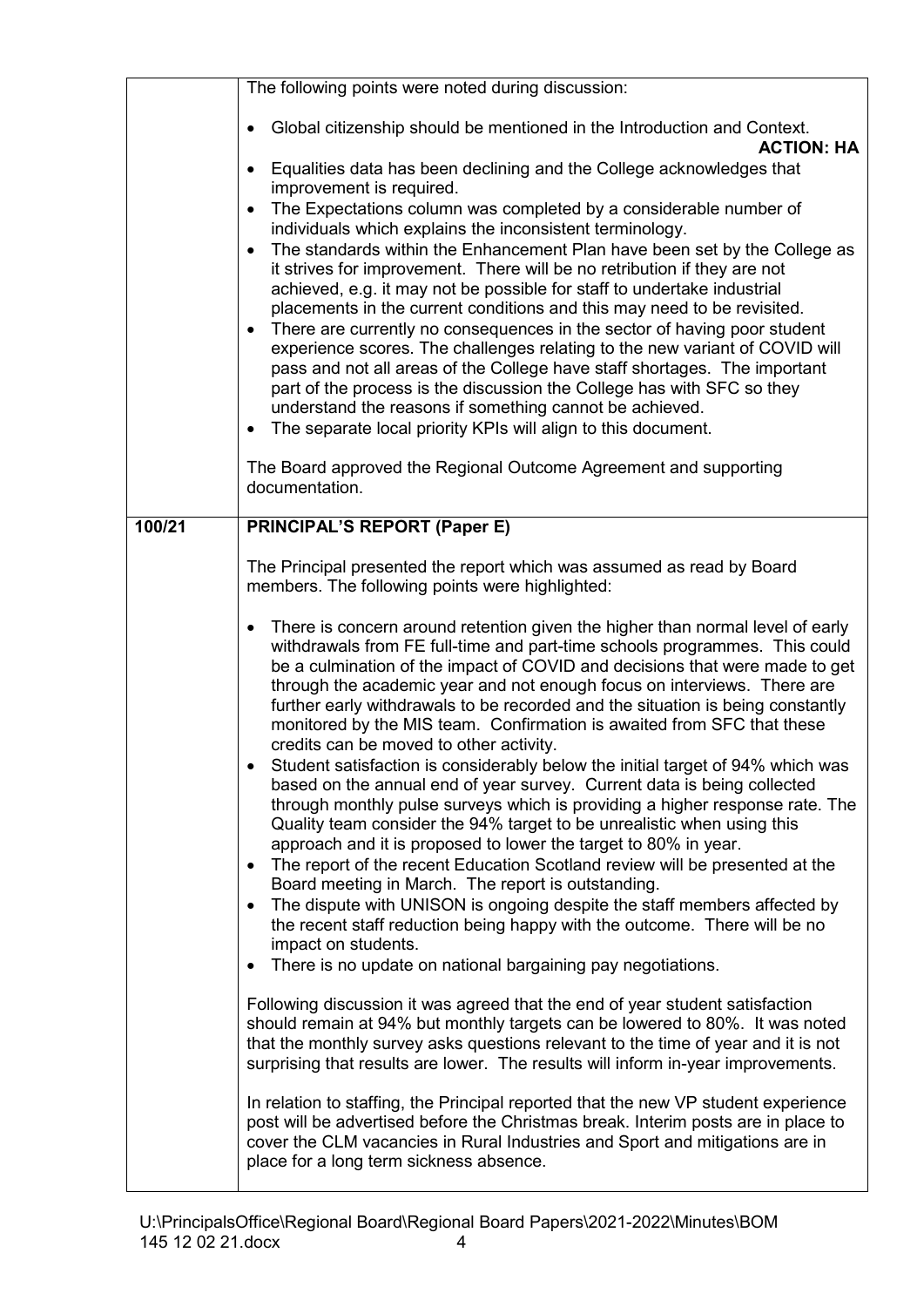|        | The VP Curriculum & Student Services reported that the Schools programmes<br>have been an issue this year. It was not possible to run induction in June which<br>has resulted in some pupils being on inappropriate courses. She and the<br>Assistant Principals are working with head teachers to plan the programme for<br>2022-23. This will be planned into the school timetable within the column<br>structure and there will be more hub and spoke delivery. These measures<br>should ensure that students will be better matched to programmes. |
|--------|--------------------------------------------------------------------------------------------------------------------------------------------------------------------------------------------------------------------------------------------------------------------------------------------------------------------------------------------------------------------------------------------------------------------------------------------------------------------------------------------------------------------------------------------------------|
| 101/21 | <b>COVID-19 UPDATE (Paper F)</b>                                                                                                                                                                                                                                                                                                                                                                                                                                                                                                                       |
|        | The Board received an update on the current situation relating to COVID-19.                                                                                                                                                                                                                                                                                                                                                                                                                                                                            |
|        | The VP Finance & Corporate Services reported that the College continues to<br>follow control and safety measures which have tightened over the past few days<br>in light of the new variant and winter period.                                                                                                                                                                                                                                                                                                                                         |
|        | Regular communications are issued to staff and students emphasising the<br>following key core messages:<br>• To wear a mask;                                                                                                                                                                                                                                                                                                                                                                                                                           |
|        | • To test yourself at least twice a week; and<br>• To get vaccinated (the bus will be on campus again next week).                                                                                                                                                                                                                                                                                                                                                                                                                                      |
|        | The Health & Safety Committee discussed the College's approach to COVID and<br>are satisfied that appropriate measures are in place.                                                                                                                                                                                                                                                                                                                                                                                                                   |
|        | The issues caused by having to switch from on premises to online teaching at<br>short notice were noted. A considerable number of students are behind<br>schedule due to inadequate access to practical learning. Combining delivery<br>with another college is currently being considered.                                                                                                                                                                                                                                                            |
|        | One of the student members advised that, in theory students would like to be<br>more collaborative but in practice are concerned around transmission of the<br>virus.                                                                                                                                                                                                                                                                                                                                                                                  |
|        | The Principal reported that there are no plans from Scottish Government at the<br>moment to provide different guidance for colleges but this could change if<br>concerns around the new variant increase.                                                                                                                                                                                                                                                                                                                                              |
|        | The message being conveyed to staff and students is to continue as they are but<br>to tighten up where possible. It is not possible to influence behaviour outwith<br>campus and there are concerns regarding car sharing amongst students. Some<br>support teams may opt to work from home.                                                                                                                                                                                                                                                           |
|        | The Board was reassured that the College is behaving very responsibly in the<br>actions being taken.                                                                                                                                                                                                                                                                                                                                                                                                                                                   |
| 102/21 | <b>STRATEGIC RISK REGISTER (Paper G)</b>                                                                                                                                                                                                                                                                                                                                                                                                                                                                                                               |
|        | The VP Finance and Corporate Services presented the current Risk Register.                                                                                                                                                                                                                                                                                                                                                                                                                                                                             |
|        | The Register has already been considered by the Audit Committee and Finance<br>& General Purposes Committee.                                                                                                                                                                                                                                                                                                                                                                                                                                           |
|        | The only risk currently at high level relates to the financial plan and in year<br>targets. The Scottish Government budget on 9 December should provide more<br>clarity around savings requirements.                                                                                                                                                                                                                                                                                                                                                   |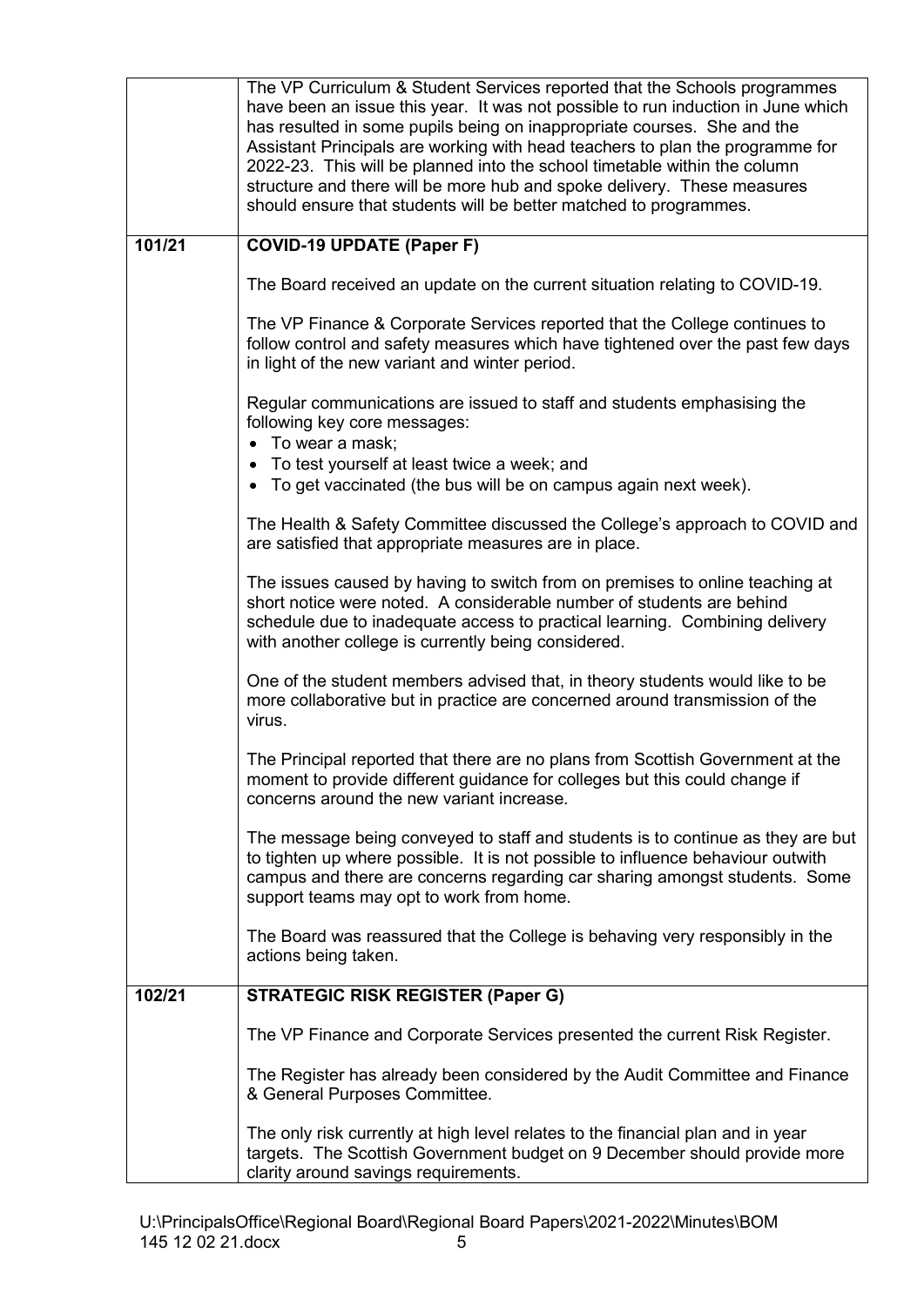|        | KPI performance has been incorporated which has been useful in informing the<br>actions. Governance is yet to be incorporated.                                                                                                                                                                                                                                                  |
|--------|---------------------------------------------------------------------------------------------------------------------------------------------------------------------------------------------------------------------------------------------------------------------------------------------------------------------------------------------------------------------------------|
|        | <b>ACTION: HR/IE</b><br>The impact of staffing issues, student satisfaction, withdrawals and reputation                                                                                                                                                                                                                                                                         |
|        | will be captured for the next round of meetings.<br><b>ACTION: HR</b>                                                                                                                                                                                                                                                                                                           |
|        |                                                                                                                                                                                                                                                                                                                                                                                 |
| 103/21 | SUSTAINABILITY STRATEGY MID-YEAR UPDATE (Paper H)                                                                                                                                                                                                                                                                                                                               |
|        | The VP Finance & Corporate Services presented the first progress report against<br>the Sustainability Strategy.                                                                                                                                                                                                                                                                 |
|        | She reported on the considerable amount of activity from the seven work<br>streams that are now operational. Some of the cost is attributable to the capital<br>receipt for the Melrose Road site. A plan and audit trail of expenditure was<br>requested.                                                                                                                      |
|        | <b>ACTION: HR</b>                                                                                                                                                                                                                                                                                                                                                               |
|        | Board members requested regular updates on progress. It was agreed to report<br>on a quarterly basis and for two of these reports to be substantial.                                                                                                                                                                                                                            |
|        | Board members also requested targets to measure success in moving towards<br>the net zero target.                                                                                                                                                                                                                                                                               |
|        | The Principal noted that performance measures are in the strategy but need to<br>be made clearer. Some would be difficult to measure in the short term.                                                                                                                                                                                                                         |
| 104/21 | <b>BOARD SECRETARY'S REPORT (Paper I)</b>                                                                                                                                                                                                                                                                                                                                       |
|        | The Board Secretary provided a brief update on the report.                                                                                                                                                                                                                                                                                                                      |
|        | There has been no further communication from Scottish Government regarding<br>the Chair recruitment. The Board Secretary will raise the question again.<br><b>ACTION: IE</b>                                                                                                                                                                                                    |
|        | The Chair reported that Aspen Recruitment has been engaged to assist with<br>Board recruitment. There one vacancy at present and there will be a further two<br>in July when the Chair and B McGrath's terms of office come to an end. The<br>Nominations Committee has requested a focus on tourism and hospitality, audit,<br>economic development and rural when recruiting. |
| 105/21 | <b>HEALTH &amp; SAFETY ANNUAL REPORT (Paper J)</b>                                                                                                                                                                                                                                                                                                                              |
|        | The Board considered the Health & Safety report easier to read and more<br>comprehensive than previous reports.                                                                                                                                                                                                                                                                 |
|        | Staff names on page 6 will be removed prior to publication.<br><b>ACTION: SMc</b>                                                                                                                                                                                                                                                                                               |
|        | It was also noted that the Tweedbank site is missing from the pie chart on page<br>4. This will be brought to the attention of the Health & Safety Manager.<br><b>ACTION: HR</b>                                                                                                                                                                                                |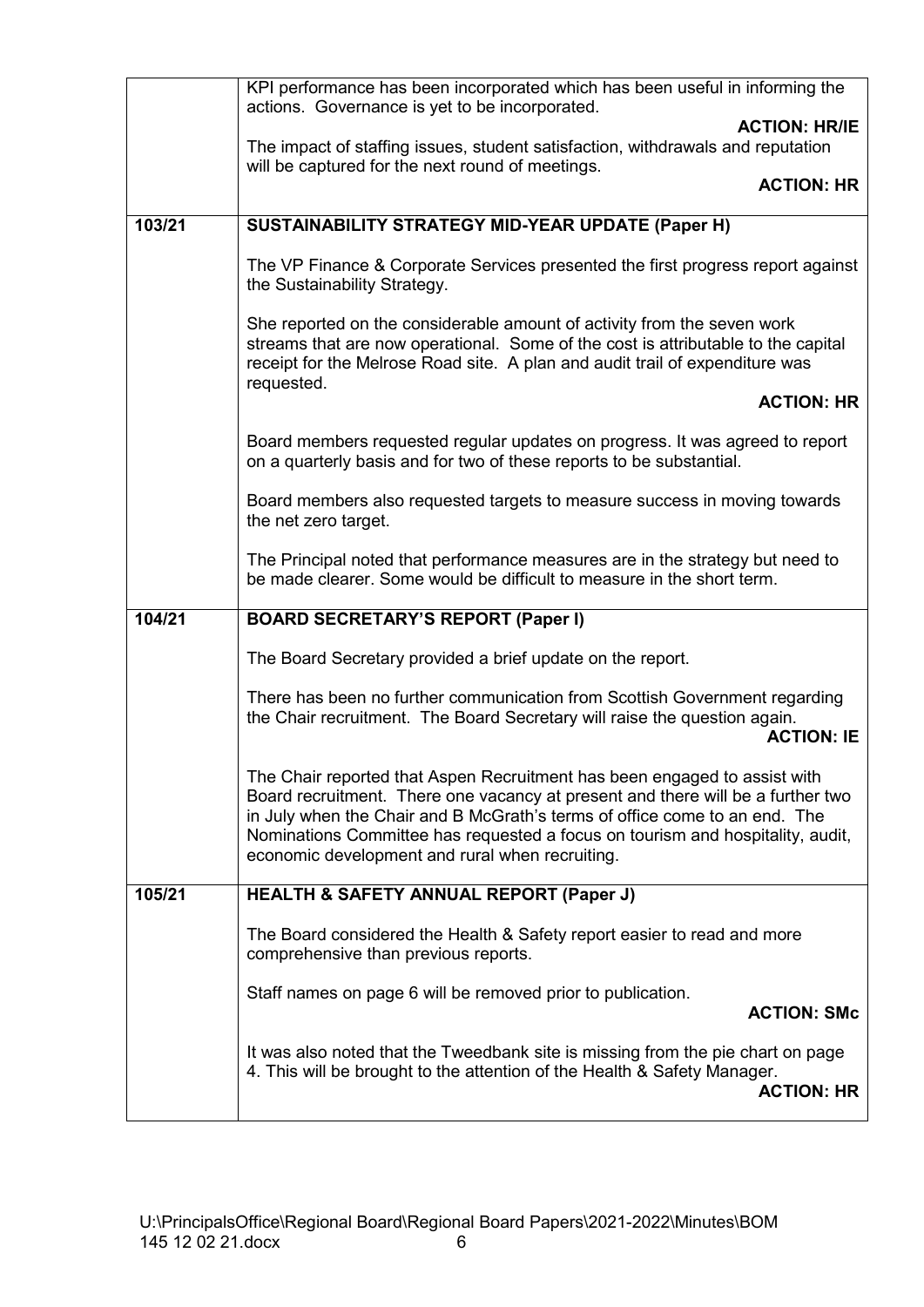| 106/21 | <b>BCSA UPDATE (Paper K)</b>                                                                                                                                                                                                                                                                                                                                        |
|--------|---------------------------------------------------------------------------------------------------------------------------------------------------------------------------------------------------------------------------------------------------------------------------------------------------------------------------------------------------------------------|
|        | The considerable amount of activity based on the four BCSA operational themes<br>was noted by Board members.                                                                                                                                                                                                                                                        |
| 107/21 | <b>REPORTS FROM COMMITTEE CHAIRS</b>                                                                                                                                                                                                                                                                                                                                |
|        | Chair's Committee (Paper L)<br>The Board received draft minutes of the Chair's Committee meeting of 4<br>November to consider senior team restructuring. Several Board members will<br>hold a conversation of intent with the Executive Director, Enterprise and<br>Business Innovation prior to this role being changed to a full time senior post<br>holder role. |
|        | <b>Nominations Committee (Paper M)</b><br>Draft minutes of the Nominations Committee of 4 November were received.<br>It had been noted that a new Chair will be required for the Finance & General<br>Purposes Committee when the current Chair retires in July. L Mirley has been<br>informally approached in this regard and is giving the matter consideration.  |
|        | The Committee considered that mentoring new members would be a good way<br>forward and a meeting to agree a mentoring structure was arranged.                                                                                                                                                                                                                       |
|        | The Committee approved the extension of David Johnson's term of office for a<br>further 4-year period. Approval of this recommendation is now awaited from the<br><b>Scottish Government.</b>                                                                                                                                                                       |
|        | Finance & General Purposes Committee (Paper N)<br>The Board received the annual report of the F&GP from 1 August 2020 - 31 July<br>2021.                                                                                                                                                                                                                            |
|        | Audit Committee (Paper O)<br>The annual Audit Committee report was received.                                                                                                                                                                                                                                                                                        |
|        | Curriculum & Quality Committee (Paper P)                                                                                                                                                                                                                                                                                                                            |
|        | The annual CQC report was received along with draft minutes of the meeting<br>held on 14 October 2021.                                                                                                                                                                                                                                                              |
| 108/21 | <b>STANDING ITEMS</b>                                                                                                                                                                                                                                                                                                                                               |
|        | <b>Health &amp; Safety</b>                                                                                                                                                                                                                                                                                                                                          |
|        | There were no items for discussion.                                                                                                                                                                                                                                                                                                                                 |
|        | <b>Equality, Diversity &amp; Inclusion</b><br>There were no items for discussion.                                                                                                                                                                                                                                                                                   |
|        | <b>Environmental &amp; Sustainability</b><br>There were no items for discussion.                                                                                                                                                                                                                                                                                    |
| 109/21 | <b>AGENDA ITEMS FOR NEXT MEETING</b>                                                                                                                                                                                                                                                                                                                                |
|        | Education Scotland will present the review report.                                                                                                                                                                                                                                                                                                                  |